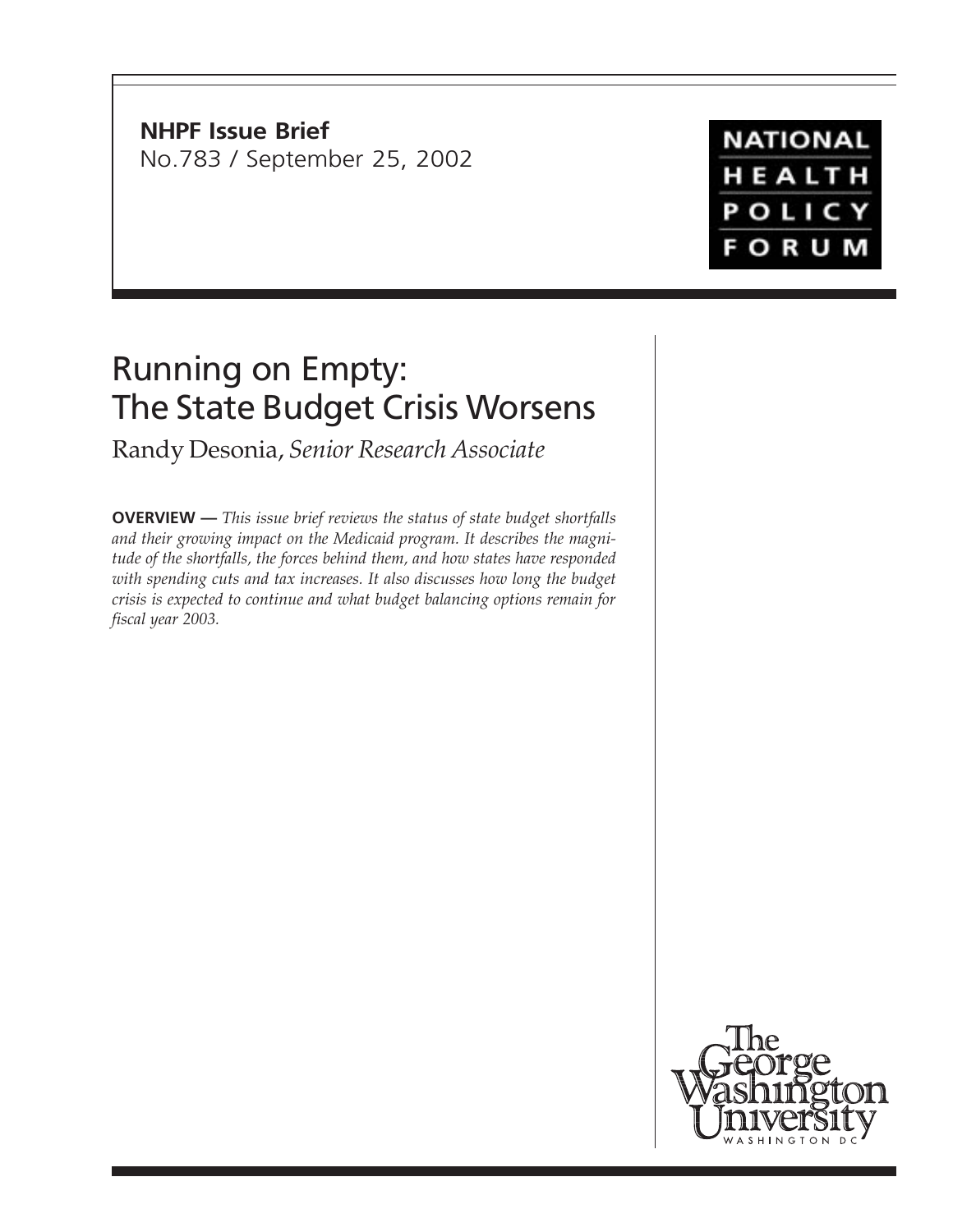# Running on Empty: The State Budget Crisis Worsens

Federal and state governments have long been partners in financing the delivery of health care services to vulnerable populations. Maternal and child health, public health, mental health, and many other services all rely on this partnership for funding. Some of them, such as substance abuse prevention and treatment, require a substantial maintenance of effort by the state. And Medicaid, the largest joint federal-state health care financing effort, requires an even greater commitment of state funds. The ability of states to finance their share of these programs affects the health and well-being of millions. But, for the first time in a decade, states are experiencing recurring revenue shortfalls that are devastating their budgets, and finding the money to hold up their end of the partnership is getting harder by the minute.

The stakes for federal policymakers are substantial. Medicaid, once the much smaller of the two major health entitlement programs, is now virtually equal to Medicare in total expenditures and larger in number of beneficiaries.<sup>1</sup> It even exceeds Medicare, two to one, in terms of the federal general revenue dollars it devours.<sup>2</sup> If states cannot meet their financial commitments, the vulnerable populations served by this and the other state-federal programs are at risk of losing access to services.

States are in the second year of major declines in tax revenues, and there is a growing expectation that next year will be as bad, if not worse. State fiscal analysts fear that states will be plagued with continuous budgetary struggles for the next three to four years. A flood of stories from across the nation illustrate the states' budget woes. While the specifics of each story vary, they are usually very bleak:

■ After a series of spending cuts and an increase in the sales tax to enact a balanced budget, the Kansas Legislative Research Department projects a \$108 million shortfall within the first six months of this fiscal year.

■ The South Carolina revenue office projects a \$331 million deficit for the current fiscal year.

■ With dismal revenue projections for next year, Rhode Island's budget officer has instructed agency heads to submit budgets at a level 8 percent below last year's already reduced levels.

■ In August of 2002, Georgia experienced its 14th straight month of declining tax revenues and fee collections.

■ In Maryland, the current budget has a \$400 million deficit and next year's budget has a projected \$1.3 billion shortfall.3

**National Health Policy Forum** 2131 K Street NW, Suite 500 Washington DC 20037

202/872-1390 202/862-9837 [fax] nhpf@gwu.edu [e-mail] www.nhpf.org [web]

**Judith Miller Jones** *Director*

**Judith D. Moore** *Co-Director*

**Michele Black** *Publications Director*

**NHPF** is a nonpartisan education and information exchange for federal health policymakers.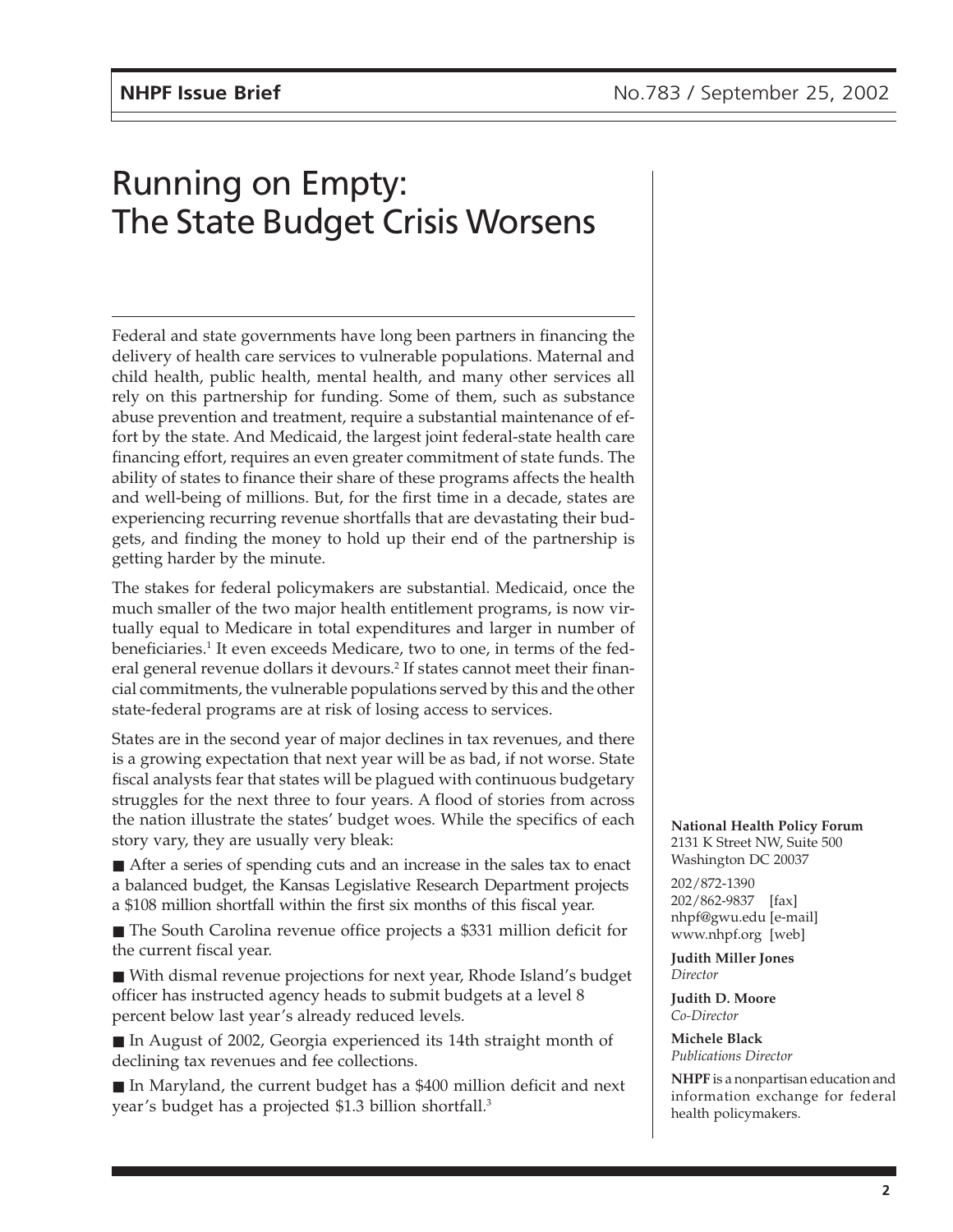In response to these problems, say observers, advocates for states, providers, and the uninsured will likely pressure federal health policymakers for additional assistance. Understanding the state budget process, the depth and breadth of the fiscal pressure states are facing, the responses they are mounting, and the length of time it will likely take them to recover is key to determining what the federal response can or should be.

#### **FUNDAMENTALS OF STATE BUDGETS: REVENUE, RESERVES, AND RAINY DAY FUNDS**

To finance state spending, which is estimated to be \$1.1 trillion in state fiscal year (FY) 2002, states receive revenues from a variety of taxes, fees, and federal monies.<sup>4</sup> State revenues come from personal income taxes; sales taxes; business taxes; special taxes, such as those imposed on inheritance and cigarettes; lodging; and numerous fees, such as those for park use and various licenses (Figure 1).<sup>5</sup>

States also receive a substantial portion of their revenues from the federal government, through what is frequently called intergovernmental transfers. Medicaid, with a federal match rate of 50 percent to 77 per-

cent, contributes 43.9 percent of the revenues states receive from these transfers.6 In contrast, the next largest categories of federal transfer are transportation, at 9.8 percent, and kindergarten through 12th-grade education (K–12), at 9.6 percent.

The federal Medicaid match comprises roughly 12 percent of total state revenue.7 While this number must be used with caution, since it combines two different data sources, it does provide a sense of how important this source of funds is to state governments.

There are some critical differences between federal and state budget rules. Unlike the federal government, which can incur budgetary deficits, virtually all states have some type of requirement for a balanced budget.<sup>8</sup> This balanced budget requirement creates some challenges. For example, it is always difficult to project precisely both revenues and spending a year in advance, especially for entitlement programs such as Medicaid. If the projections underestimate revenues and/or overestimate spending and a surplus arises, problems are minimal; however, if the opposite occurs and a significant shortfall develops, the budget must be revised mid-stream.

To help protect against unanticipated budget shortfalls, states set aside a portion of their budget as "balances." These balances, really a form of reserve, serve as a cushion in case projected revenues fall short or spending exceeds projections. Over the last 10 years, the balances





*Source: Rockefeller Institute of Government (derived from U.S. Census data).*

*\*Includes corporate income tax; selective sales taxes, such as cigarette taxes; property tax; and other taxes.*

*\*\*Author's estimates (based on National Association of State Budget Officers data).*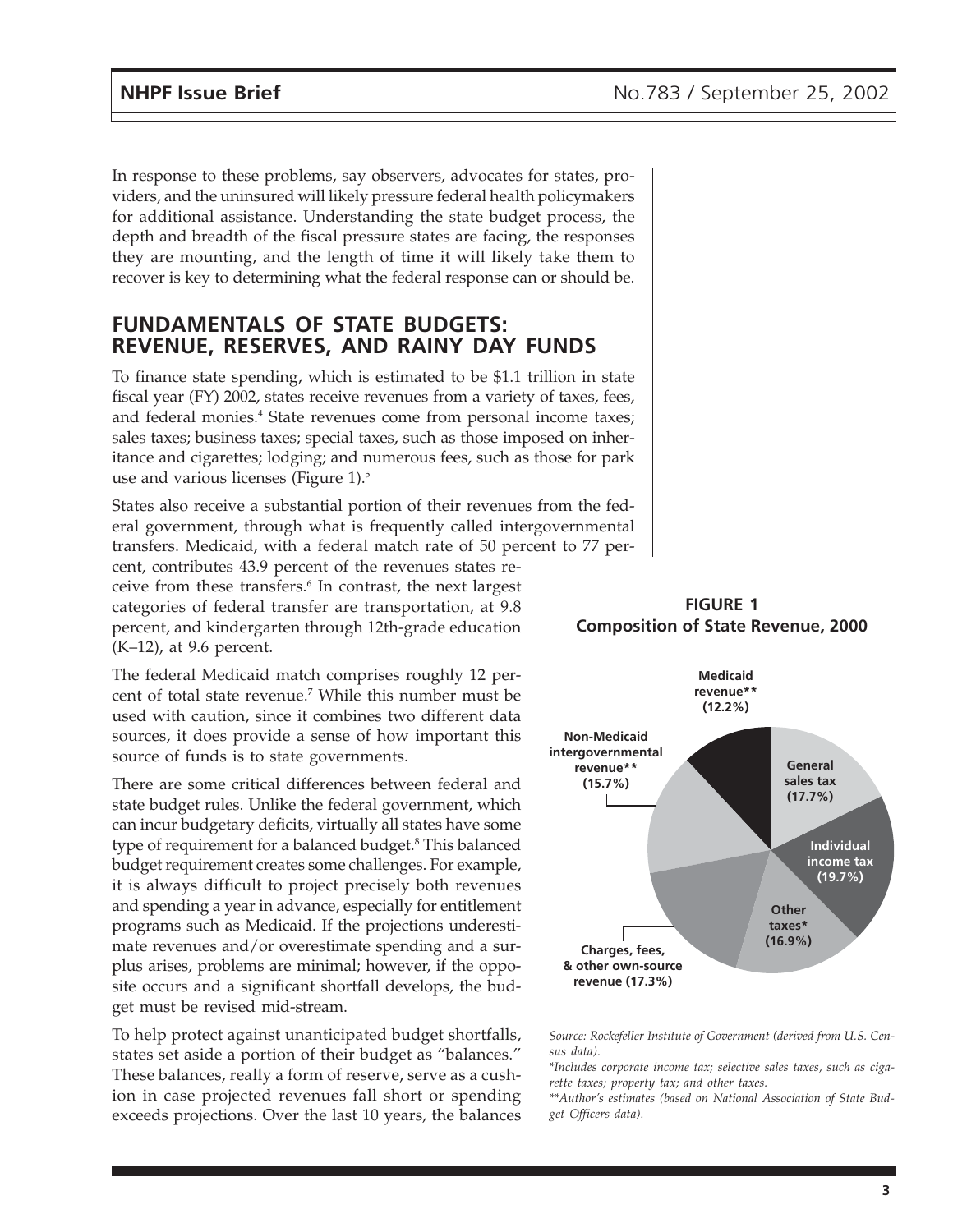have ranged from 1.1 percent to 10.4 percent of state spending, with the majority occurring between 3.0 percent and 7.0 percent.<sup>9</sup>

Forty-seven states have "rainy day funds" (also called budget stabilization funds) that are included in aggregate state balances.<sup>10</sup> Rainy day funds are special accounts to which states appropriate monies during good economic times. As their name implies, the monies are to be used primarily during economic downturns. Unlike some budget balances that can be tapped by the governor, a state's rainy day fund frequently cannot be used without special legislative authorization.

In some years, when spending greatly exceeds revenue, the balances are not sufficient to cover the shortfall, so other devices are used. For example, states can borrow or reallocate monies from special "dedicated" funds, similar in concept to the Medicare or Social Security trust funds. The states' dedicated funds have been established to support special purposes, such as education, state capital facilities construction, and highways. During budget crises, states often borrow from these funds with the expectation that they will be repaid in the future (although that expectation is not always met).

The last state fiscal fundamental involves the dates of the state fiscal year. Two states, Michigan and Alabama, use the federal fiscal year; New York's fiscal year starts on April 1 and Texas's on September 1. Since the remaining 46 states use a fiscal year that begins on July 1 and ends on June 30, that period will be used when referring to "fiscal year" (FY) in this paper.11 The year designation following the FY is determined by the calendar year in which the January encompassed by the fiscal period occurs (for example, FY 2002 ran from July 1, 2001, to June 30, 2002).

Besides having different beginning and ending dates for their fiscal years, states also vary in the length of the budgets they enact. Twenty states have biennial, or two-year, budgets, although they usually are two separate budgets or are tracked separately. Many review the budget in midterm to make necessary adjustments to spending and taxes.

In recent years, states have often battled two fiscal deficits at the same time: balancing a shortage for the current fiscal year while trying to enact a balanced budget for the next. A recent article in the *Arizona Republic* mentioned the difficulty Arizona was having in dealing with three successive state budget deficits: last year's \$930 million deficit, this year's \$400 million shortfall, and next year's projected \$1 billion dollar shortfall. The cumulative effect of yearly state budget shortfalls cannot be overestimated. With each successive year, as special funds are drained and spending cuts are implemented, the options for balancing the budget narrow and the choices become progressively more difficult.

## **THE 1990S: THE BOOM YEARS**

In the 1990s—even during the recession of the early 1990s—there was no single quarter in which overall state tax revenue declined.12 And,

**With each successive year, the options for balancing the budget narrow and the choices become progressively more difficult.**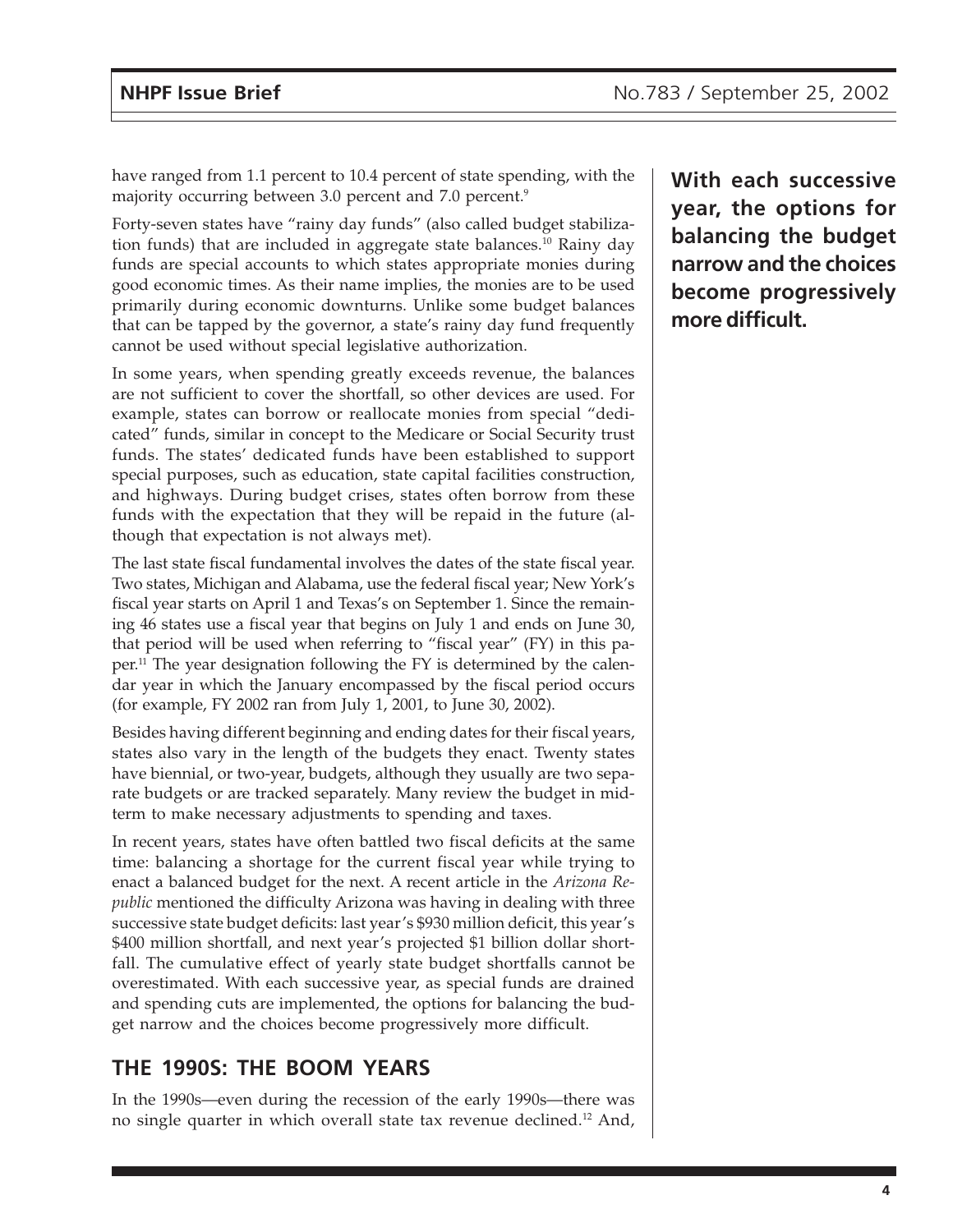during the late 1990s, the strong economy produced the largest state budgetary surpluses in 20 years. The revenue collections from sales and income taxes exceeded projections, which often surprised states, because they were at the same time enacting a series of tax cuts and increasing state spending.13 For states, it seemed to be the best of times. However, these surpluses temporarily masked underlying structural problems with many states' long-term revenue projections.14

# **FY 2001: FALLING STATE REVENUES**

The threat of a sustained budget problem appeared in early 2001, when revenues in a few states fell short of their projections. Eleven states were forced to reduce their FY 2001 budgets by a total of \$1.6 billion.15 The strategies used to balance their budgets varied: 7 made across-theboard cuts, and 11 used some combination of hiring freezes, targeted reductions, drawing down of balances, and other methods. Many of these states, however, exempted from cuts certain programs, such as K-12 education, higher education, Medicaid, public safety, and local revenue sharing.

The 2001 revenue downturn was not, however, a guarantee that bad times had arrived: in 1996, when most states were experiencing both small increases in Medicaid costs and strong revenue growth, 13 states had to make budget cuts totaling \$1.6 billion. The following years were some of the best ever for states.

# **FY 2002**

#### **Crisis**

Starting with the first quarter of FY 2002 (July through September 2001), however, budget shortfalls in a few states developed into a full-blown crisis. That quarter was the first of what is now a string of four in which overall state tax revenue fell compared to the previous quarter (see Figure 2).16 In FY 2002, the last quarter (April through June 2002), which usually provides states with the greatest amount of revenue, thanks to income tax returns, saw a huge decline of 11 percent. This series of declines had an immediate impact.

By April 2002, according to the National Conference of State Legislatures (NCSL), 43 states reported budgetary shortfalls that totaled \$27 billion.17 Just three months later, the shortfalls rose to \$37 billion. To put this gap into perspective, the \$37 billion would equal roughly 7.7 percent of all state general revenues, or 3.7 percent of total state spending, including federal revenue to states.<sup>18</sup> In a little over one year, the fiscal environment for the nation's states had changed dramatically from comfortable surpluses to constrictive shortfalls.

**The FY 2002 budget gap rose to \$37 billion, roughly equal to 3.7 percent of total state spending.**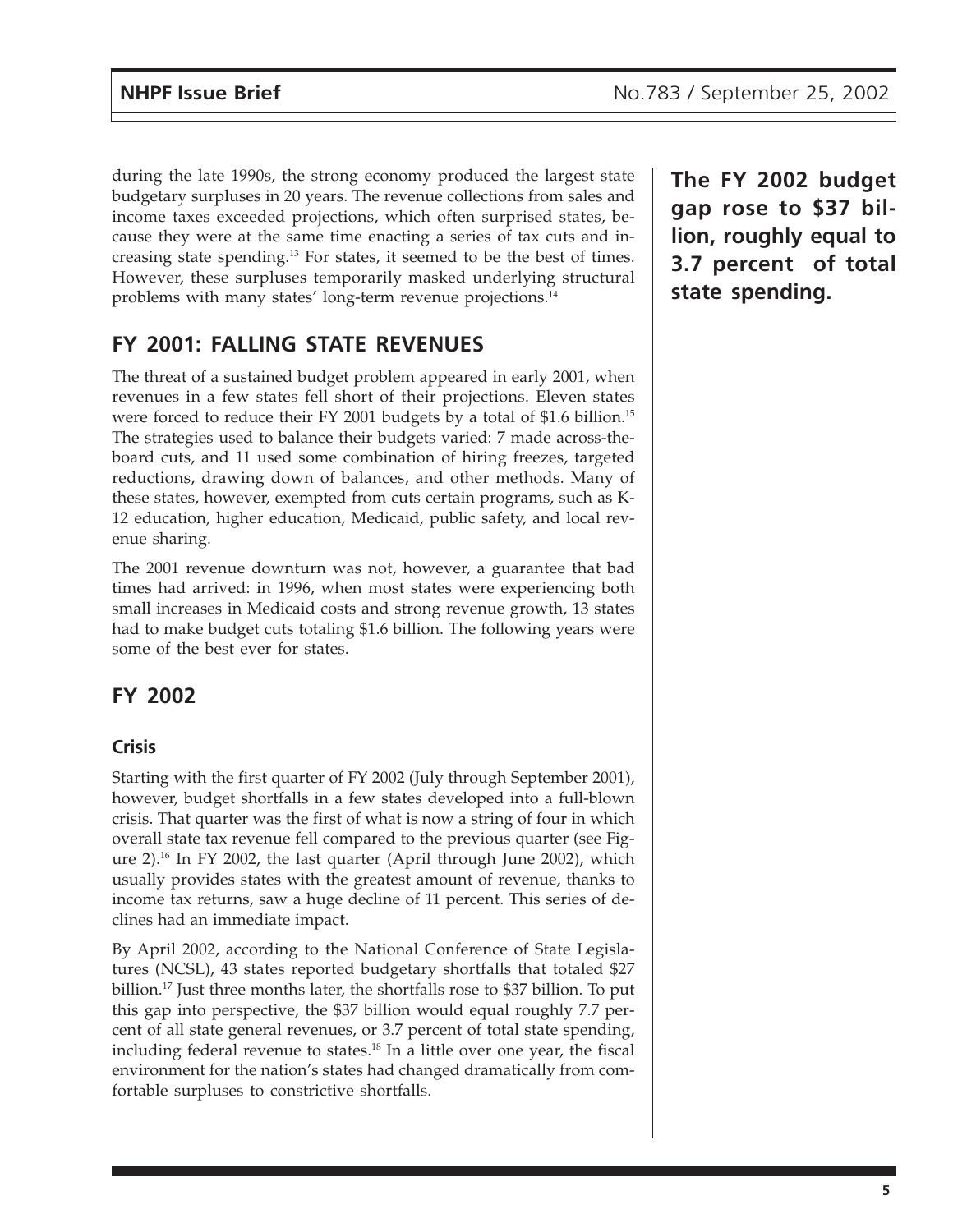

*Source: Nelson A. Rockefeller Institute of Government Revenue Report Database.*

#### **State Responses**

**Cutting Programs —** The first step in covering the FY 2002 budget shortfall was to cut spending. Least painful were administrative steps, such as restricting state employee travel (11 states) and placing a freeze on new hires (approximately 20 states).<sup>19</sup> Another popular administrative strategy was to change projects involving capital expenditures. Thirteen states either delayed capital projects or shifted their financing from payas-you-go to debt. $20$ 

But administrative cuts were not sufficient to balance the budget: 29 states implemented across-the-board or targeted cuts. These cuts included programs that were exempted from last year's cuts: higher education (19 states), K–12 education and Medicaid (12), local revenue sharing (6), and Temporary Assistance for Needy Families, or TANF (3).

**Tapping Other Funds** — A second strategy was to use monies from balances and a variety of other funds. For FY 2002, states saved money by reducing their enacted budget balances from 8.8 percent of the budget to 5 percent, the largest percentage drop since 1980. Nineteen states tapped into their rainy day funds. $21$  In one year, the balances for rainy day funds fell by one third (from \$16.5 billion to \$10.8 billion).

In addition to drawing from rainy day funds, states tapped a variety of other funds. Twenty states reallocated monies from various special or dedicated funds, such as those earmarked for education and capital facilities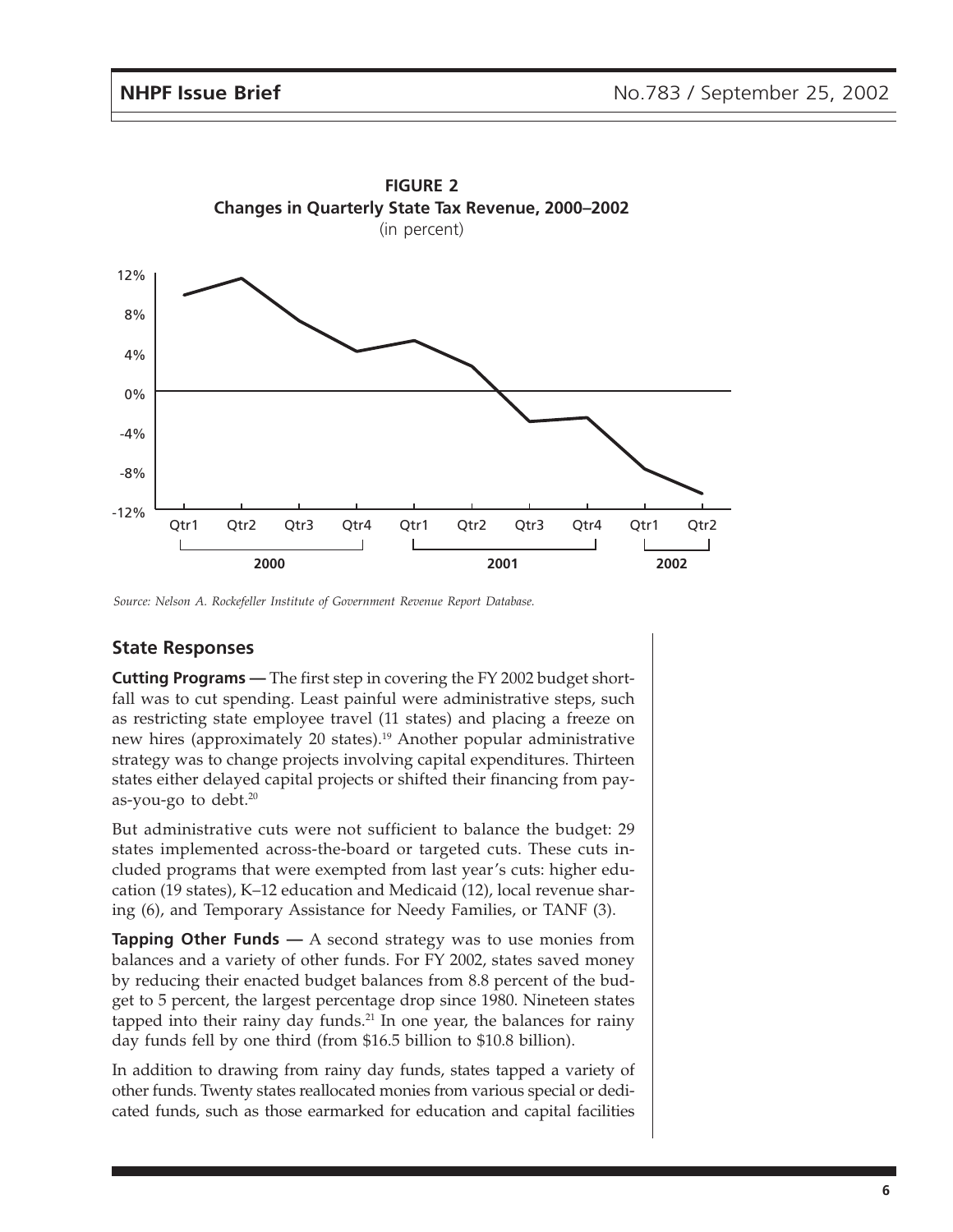construction, and 12 states used some of their tobacco settlement money for shortfalls in their state general revenues. For the most part, tax increases were not part of a state strategy for balancing the FY 2002 budget.

All in all, governors, state legislators, and agency directors who had grown accustomed to relatively easy fiscal decision making during great economic times found FY 2002 a difficult year. Yet, state fiscal experts claim the first full year of a sustained budget crisis is when the easy decisions are made.<sup>22</sup> It is the following two fiscal years (FY 2003 and FY 2004), they say, that are going to be traumatic.

# **FY 2003**

#### **Continued Troubles, Borrowing, and Cutting**

While governors and legislators were busy patching and balancing their tattered FY 2002 budgets that ended June 30, 2002, they were also busy enacting the FY 2003 budgets that began July 1, 2002. In comparison to the previous year, states became more conservative in forecasting economic and revenue growth.23 The result was the smallest increase in proposed state general revenue since 1983.<sup>24</sup> With less revenue, states had to find ways to cover gaps in the budget.

A preliminary NCSL report that included responses from 40 states found many were using budget-balancing strategies in FY 2003 that were similar to those employed for FY 2002. States again reduced the amount for balances, from last year's 5 percent to 3.7 percent, thereby providing the smallest cushion since 1992.<sup>25</sup> Twenty-three states again tapped special, dedicated funds (such as those for transportation and state parks) and 12 tapped into the diminishing rainy day funds.<sup>26</sup>

In a new development, 16 states used some of their tobacco settlement funds. And two states, California and Wisconsin, used their entire tobacco settlement allotments to help balance their FY 2003 budgets.<sup>27</sup>

Twenty-six states found that tapping into the various funds was still not sufficient to balance the budget, so they cut programs. The most frequent target was higher education, where funds were cut by 16 states.<sup>28</sup> Other programs cut included corrections (14 states), Medicaid (12), K–12 education and local revenue sharing (11), and TANF (5). Despite these farreaching efforts, many states needed to find additional ways to enact a balanced FY 2003 budget.

#### **Tax Increases: No Longer a Sin**

In contrast to FY 2002, when states were caught short because the budget gap appeared after the fiscal year began, in preparing for FY 2003 they were able to compensate for falling revenues by increasing taxes for the entire fiscal year. Consequently, for the first time in eight years, states **States proposed the smallest increase in general revenue since 1983.**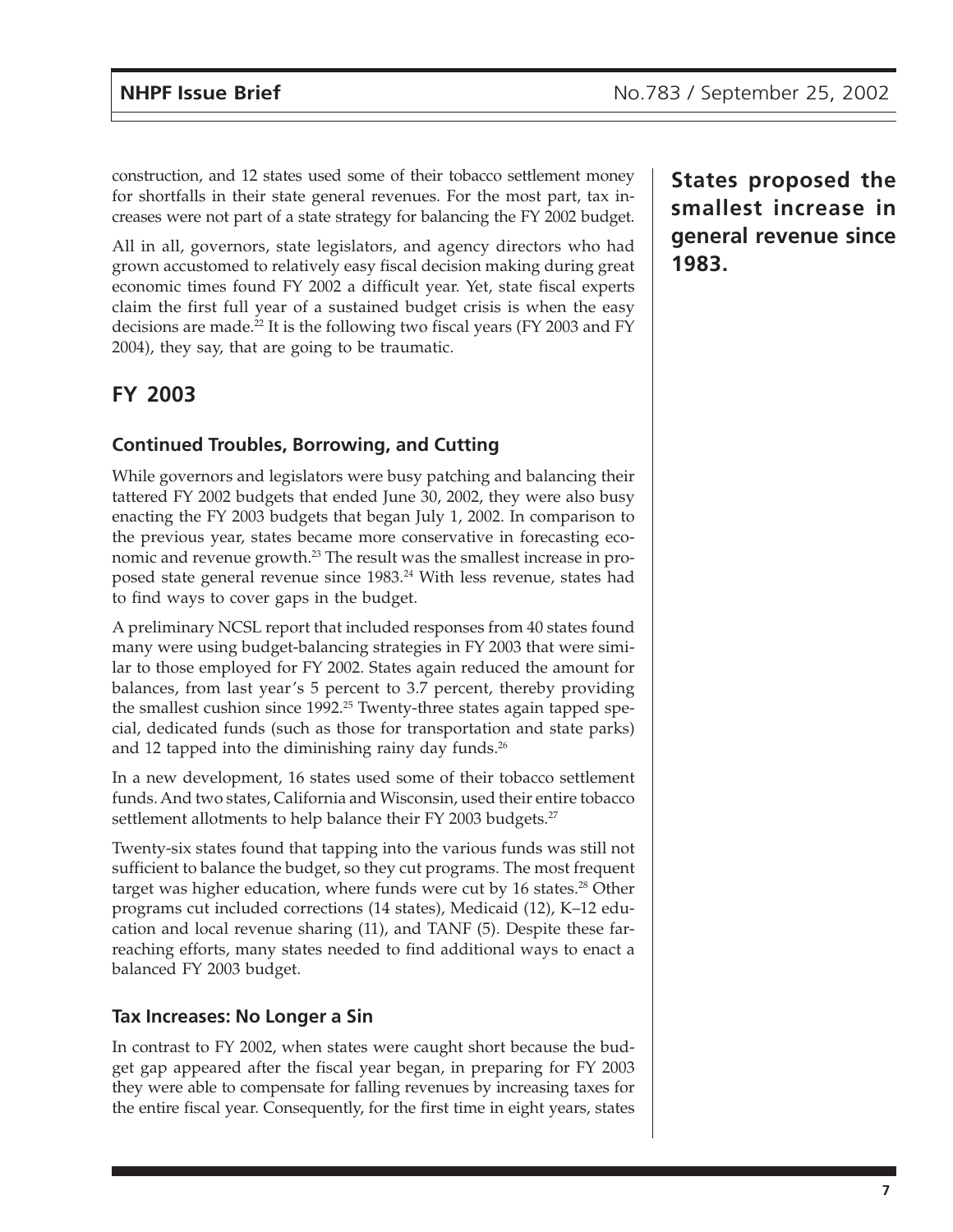as a whole saw an overall net tax increase of \$6.7 billion.<sup>29</sup> A variety of taxes, including personal income, business, and sales taxes were raised.

The single biggest revenue increase, and tax revenue story of the year, was the sudden popularity of increasing the tax rate on tobacco products. For FY 2003, 19 states raised their tobacco taxes and 2 others placed cigarette tax increases before their voters.30 The other two "sin taxes" those levied on alcohol and gambling—did not get as much attention, with only two states increasing their taxes on alcohol.

The proportion of state tax revenue raised by the new cigarette taxes far exceeds anything brought in by the old. Over 40 percent, or \$2.9 billion, of the states' new tax revenue came from higher taxes on cigarette and tobacco products. In contrast, a peak year during the last state fiscal crisis (FY 1992) saw only 2 percent of the net tax increase derived from tobacco taxes.

In addition to enhancing their revenues, states continued to cut spending as they enacted their FY 2003 budgets, although the overall magnitude of the cuts is as yet unclear. However, the fiscal situation appears to be deteriorating so rapidly that the FY 2003 cuts are almost certain to be more drastic than those made to balance the budgets for FY 2002.

Despite incomplete data on the magnitude of state budget cuts, NCSL reports seem to indicate that state policymakers have been making some

difficult choices. For example, they have adopted cuts in education, which has long been a priority of governors and legislators. But the states had little choice: K–12 education and higher education are, respectively, the first- and third-most-expensive state programs (Figure 3). States are now focusing more of their attention on controlling the second-largest but fastest-growing program, Medicaid.

### **MEDICAID DEJA VU: RISING RATES ALL OVER AGAIN**

States were treated to a pleasant respite from runaway Medicaid costs during the mid- to late 1990s. During that period the average growth rates of total Medicaid spending were in the single digits.<sup>31</sup> That respite is over. The summer 2002 report on FY 2001 budgets from the National Association of State Budget Officers notes that, during the FY 2001 fiscal year, states experienced a 10.6 percent increase in their expenditures for Medicaid, while the increase for FY  $2002$  is estimated at 13.3 percent.<sup>32</sup> The trend of annual double-digit growth in cost has returned and is not expected to abate for the foreseeable future.



*Source: National Association of State Budget Officers*

**FIGURE 3 State General Fund Expenditures, FY 2002**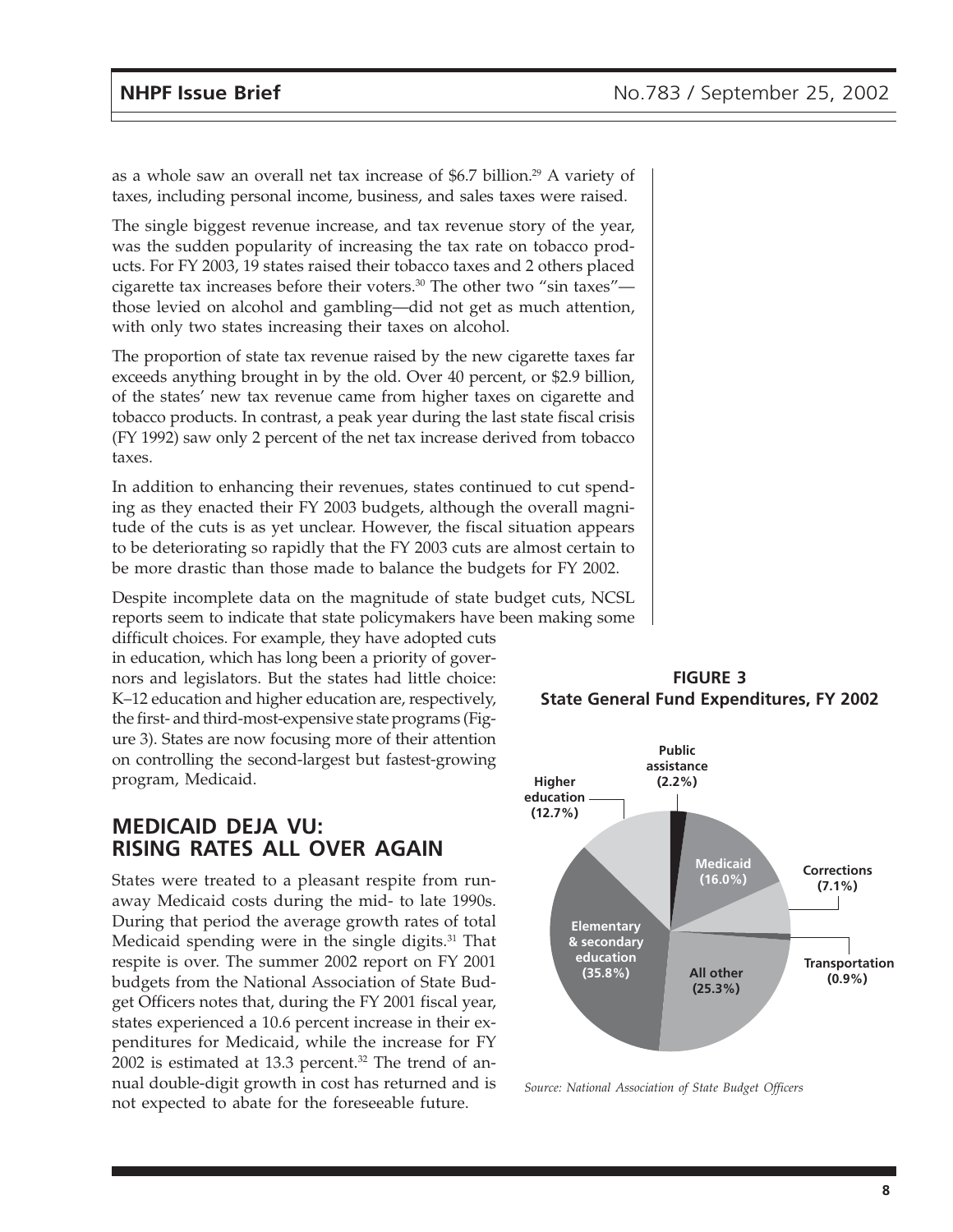A survey conducted by Health Management Associates (HMA) for the Kaiser Commission on Medicaid and the Uninsured asked state Medicaid officials the top reasons for Medicaid expenditure growth in FY 2001. Thirtysix states listed pharmacy costs as the primary factor.<sup>33</sup> The next most frequent responses were provider payments and enrollment increases. Repeated for FY 2002, the survey found 25 states mentioning pharmacy as the primary reason.34 Enrollment growth was cited by 18 states as the primary cause.

During FY 2002, 45 states took measures to contain costs: 32 instituted some type of pharmaceutical controls, 22 made some type of cut or freeze in a provider payment, and 16 beefed up their fraud and abuse control efforts. The effects on Medicaid beneficiaries were minimal: only eight states decreased benefits (five reduced adult dental benefits) and four states increased copays.35

In enacting the FY 2003 budget, Medicaid received more attention. The HMA report revealed a 50 percent increase over the previous year in the number of cost containment actions to be undertaken during FY 2003.<sup>36</sup> Pharmaceuticals controls (40 states) and provider payment cuts or freezes (29 states) again lead the list targets for cost containment. But beneficiaries will also feel more of the pain. Seventeen states are making or continuing last year's eligibility cuts, 15 are increasing copays, and 15 are cutting benefits.

Medicaid is assured of receiving continued attention as legislators try to balance the enacted FY 2003 budget. That in itself is not unusual. Medicaid appropriations frequently fall short of required spending levels, even in good economic times, and the program is routinely in need of supplemental monies by the end of the fiscal year.<sup>37</sup> The HMA report noted that what distinguishes the current woes is "the increasing number of states where the need for supplemental funding was unexpected, and the amount needed was much larger than expected."

As troubling are findings of two surveys on Medicaid budgets for FY 2003. An NCSL survey found states had budgeted Medicaid to grow by only 8.2 percent, despite the recent double-digit cost increases.38 The survey of Medicaid directors by HMA found total Medicaid appropriations would increase by only 4.8 percent.<sup>39</sup> So it is not surprising that two-thirds of the states responding to the NCSL survey anticipated a deficit in their FY 2003 Medicaid budget just after its enactment.

## **FY 2003 BUDGET REVISIONS: NOT IF BUT WHEN**

The FY 2003 budgets were fragile when enacted, with the overall projected balances the lowest since 1994.<sup>40</sup> And, within the first month of the new FY 2003 fiscal year, the NCSL survey found, the states had a budget gap of \$58 billion, \$21 billion higher than the previous year's shortfall. (California alone accounted for \$24 billion of this gap.)

**For FY 2003, states had budgeted Medicaid to grow by only 8.2 percent, despite recent double-digit cost increases.**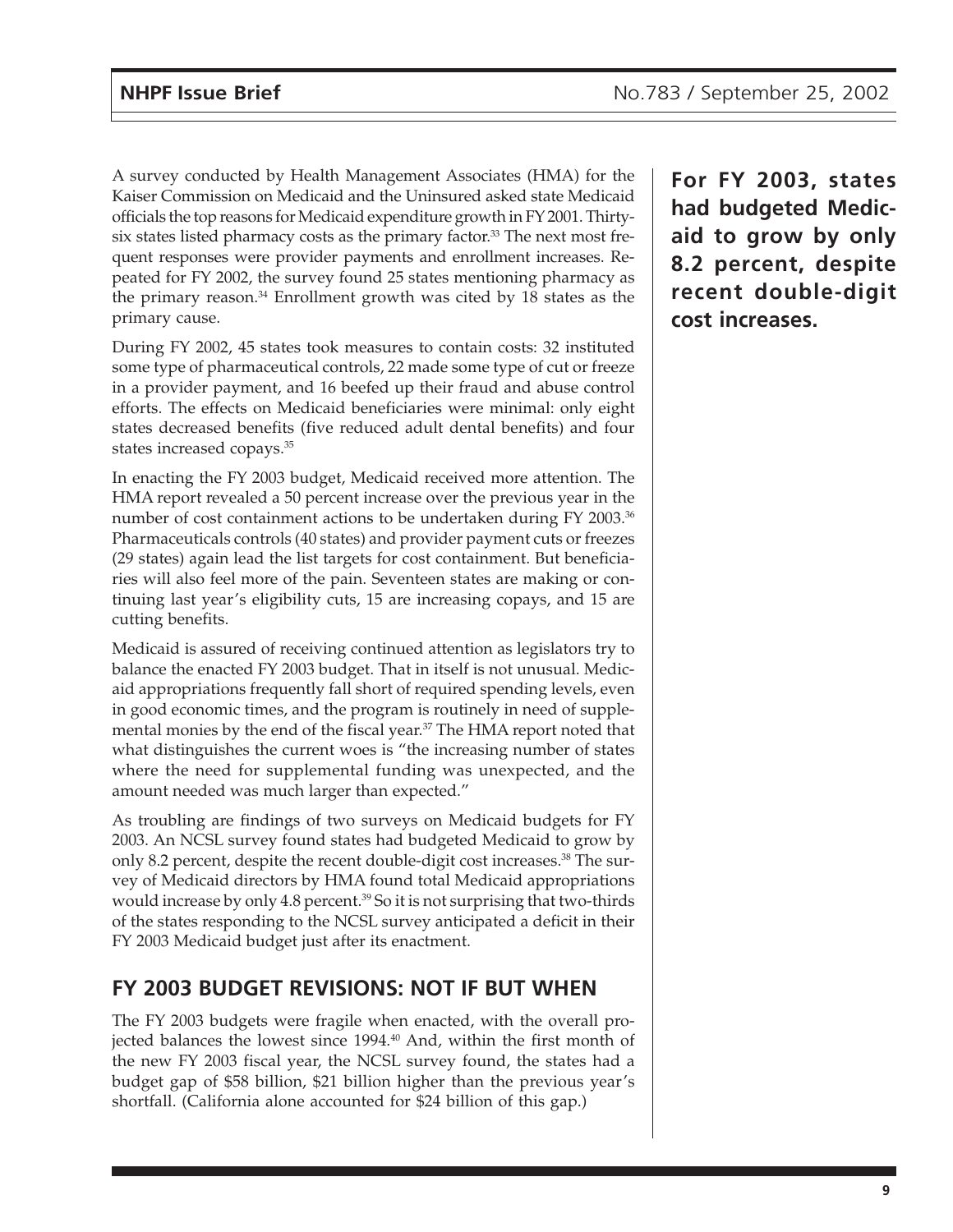With the overall state budget gap starting out so large, and with so many spending and revenue trends going in the wrong directions, most states will have to revisit their FY 2003 budgets to cut spending, increase revenue, or both. Moving quickly to make the needed changes would allow smaller, less disruptive spending cuts or tax increases to be made over a longer period of time; waiting to act would mean raising the same amount of money through more drastic measures over a shorter period of time.<sup>41</sup>

The fall elections, however, will complicate efforts to make immediate, significant changes in the FY 2003 budget. This November there will be 36 gubernatorial races and 46 state legislative elections involving more than 6,000 races. These elections will make it difficult for most states to reconvene their legislatures this fall. Many states may end up delaying the budget balancing decisions until the newly elected governors and state legislators assume office in January of 2003.

# **FY 2004: CUMULATIVE BUDGET DISASTER?**

Although the recent budget woes have not been easy, the most contentious debates will occur when the state legislatures convene in January 2003. States will be facing the task of making immediate changes to balance their current FY 2003 budget shortfalls while simultaneously preparing the next budget (FY 2004) that begins July 1, 2003. This two-track process, which may collapse into one large reconciliation agreement for some states, will consume most of the state lawmakers' attention.

For FY 2003 revisions, it appears that making much deeper spending cuts and tapping into balances and special funds will be the primary options.42 Such options, however, will be difficult to use. States have cut spending for two years (in some cases, three) in a row. Rainy day funds have also been tapped for two consecutive years. Ohio's, for example, has been exhausted. As states are forced to make additional cuts to balance their FY 2003 budgets, the outcome for people served by state programs does not look promising.

Some tax increases are possible. Sin taxes, for example, will again be considered, especially on tobacco products, since the rates for many states are still low in comparison to the top rates of New York and New Jersey.<sup>43</sup> Some states will likely consider proposals to allow or expand gambling.<sup>44</sup>

But raising sin taxes alone will not solve the FY 2004 problem for many states. Some seem destined to consider an increase in general sales or income taxes. Enacting such increases is always difficult, however. In 2002 Oregon's governor proposed an increase in the state income tax to address its budget shortfall but was rebuffed by the legislature. However, on September 17, 2002, the voters approved a tax increase of 60 cents on a pack of cigarettes that will help reduce but will still not solve the budget deficit.45 For two years the governor of Tennessee fought vigorously for enactment of a state income tax (in part to help shore up

**Next year, states will be facing the task of making immediate changes to balance their FY 2003 budget shortfalls while simultaneously preparing their budgets for FY 2004.**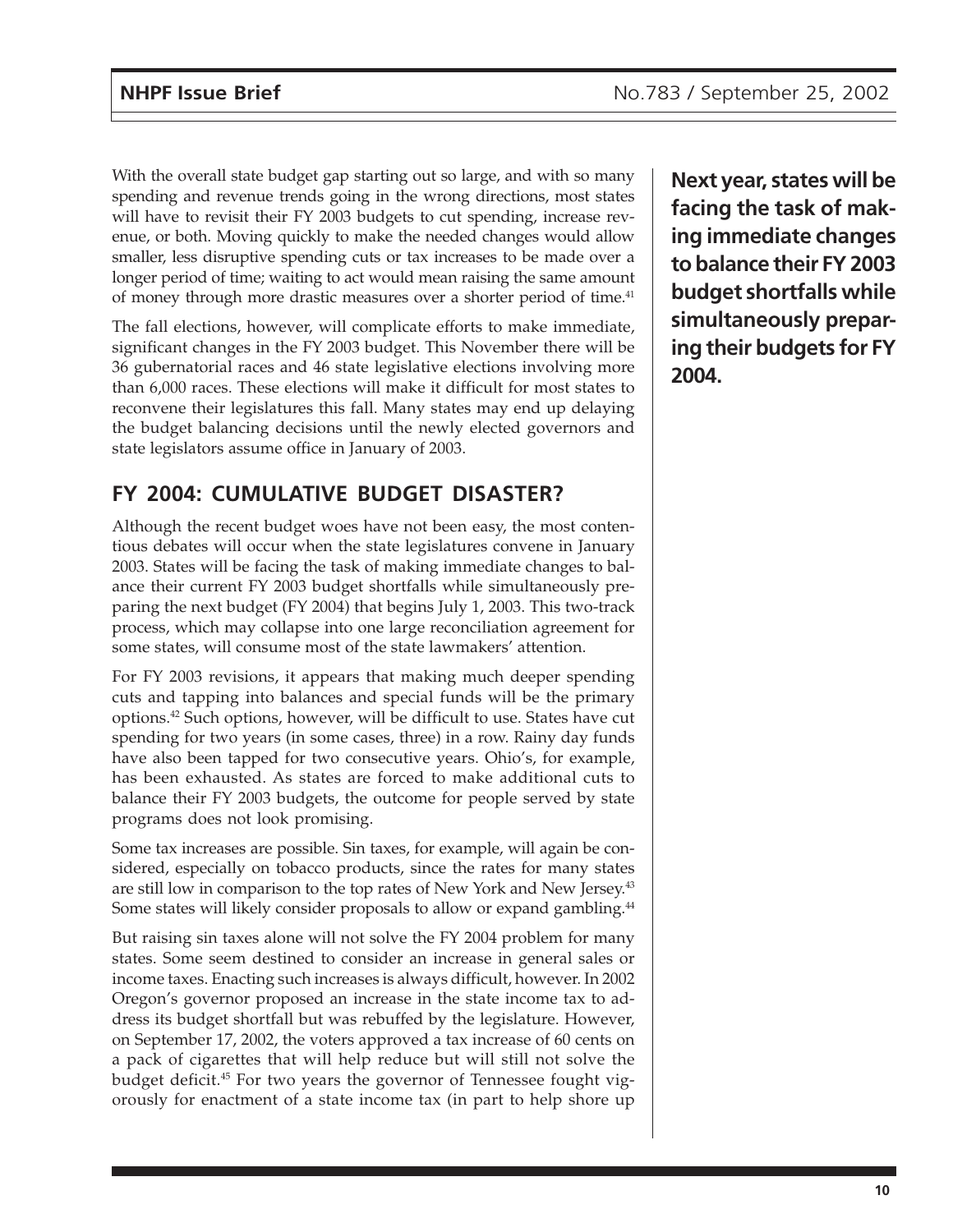financing for TennCare, the state's Medicaid program) and failed (although the state did raise the sales tax). Kansas and Nebraska enacted sales tax increases to balance their FY 2003 budgets, although neither increase is permanent.

The ultimate resolution of the state fiscal crisis will not be known until the dust settles from the state legislative debates. Because some states will probably be late in enacting their FY 2004 budgets, that might not be until late summer to early fall of 2003. And, since the depth of the budget problem varies, each state will have a slightly different response. But all agree that difficult decisions will be required.

# **FROM CRISIS TO STABILITY: HOW LONG?**

At the current rate, it seems the state budget crisis will never end. But past state budget crises, such as those that occurred in the early 1980s and early 1990s, suggest a pattern that leads eventually to budget stability. The early phase consists of minor cuts, such as hiring freezes and minor across-the-board cuts. The middle phase is usually a combination of borrowing from dedicated funds, drawing down of state balances, enacting major cuts in programs, and resorting to "accounting gimmicks."46 For some states, especially if their economies are not suffering badly, the middle phase can also be the final phase.

The final phase in states' major economic troubles is indicated by the enactment of significant increases in tax rates, most notably of sales and personal income taxes.47 Sometimes, to achieve a political consensus, additional spending cuts equal to the tax increases are required. By the time the final phase occurs, the economy is also starting to recover and is shoring up state revenues.

Whatever combination of spending cuts, tax increases, and economic recovery occurs, the final phase in a budget crisis is usually followed by a period of state fiscal stability. Whether or not this pattern plays out as it has in previous budget crises, many states still have some difficult times ahead.

# **FEDERAL FALLOUT**

While the full impact of the state fiscal crisis on state and federal programs will not be known for a while, it is becoming clear that there are major implications for federal policymakers.

#### **Changes in State Medicaid Programs**

The Medicaid program has wide support among safety-net providers and the low-income mothers and children, disabled, and elderly persons the providers serve. Among the program's advocates are physicians and other practitioners, community health centers, hospitals, nursing homes, and **The ultimate resolution of the fiscal crisis will not be known until the dust settles from the FY 2004 state legislative debates.**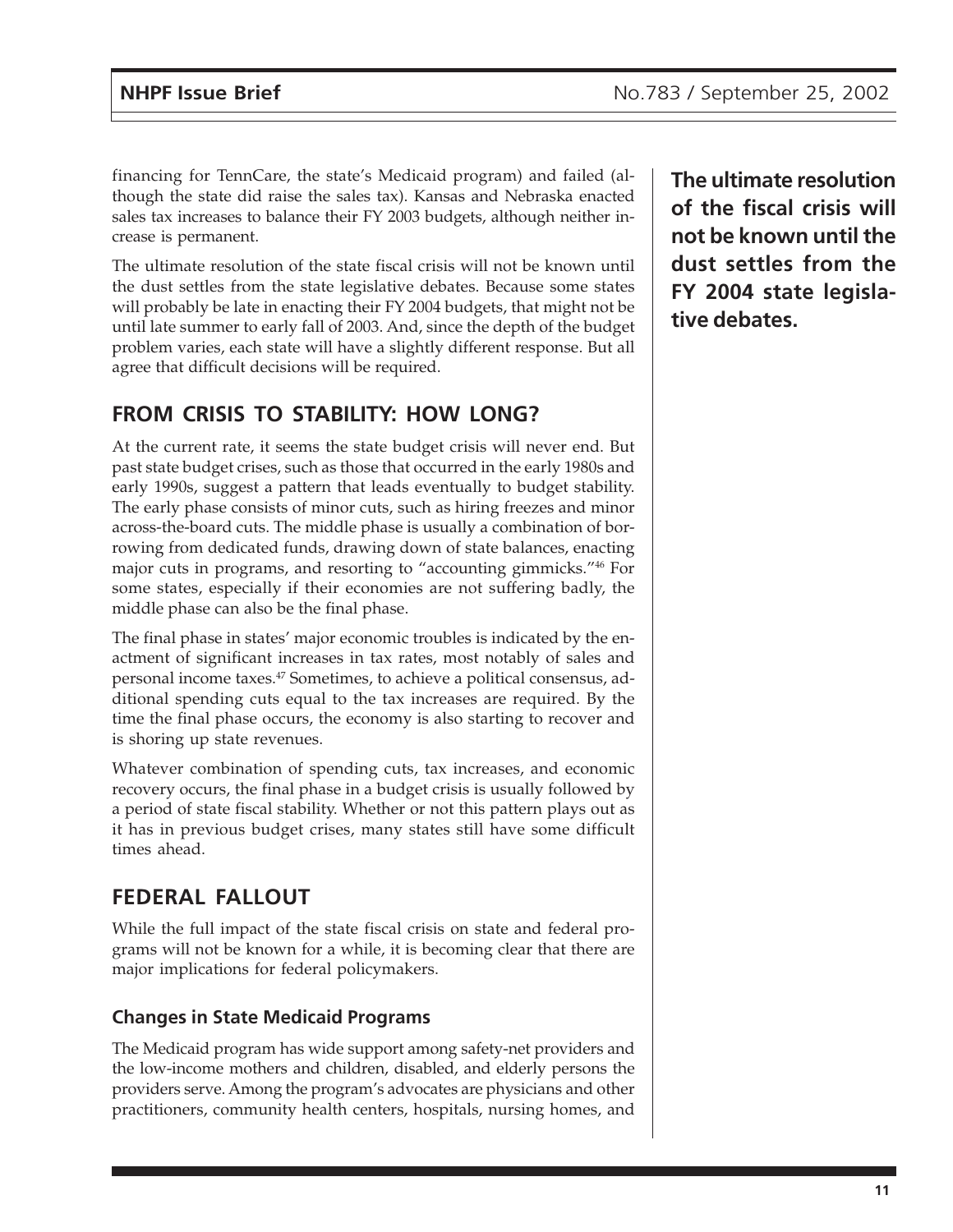other providers that rely on some level of Medicaid payment. Beneficiary advocates, whether for eligible low-income children and youth under 21, persons with physical and mental disabilities, or people 65 and older, also provide considerable backing for the federal-state program, both in Washington, D.C., and in state capitals across the nation.

Despite this combined clout, states will be forced to look at their Medicaid programs for fiscal relief. In addition to being the largest source of federal dollars to states, Medicaid is already the second-largest consumer of state general revenue funds and the primary cause of new state spending increases. Therefore, when states want to increase dollar flows from the federal government and cut their own budgets, it is inevitable that they focus on Medicaid.

States are eyeing various changes. One approach would be for the federal government to increase the percentage of funds it provides relative to state matching payments. The current federal formula, generally expressed in percentages (for example, 50 percent federal/50 percent state), matches federal to state dollars, with poorer states receiving more generous matching than richer states. Another strategy, used in various ways in the past through creative financing mechanisms, would be to draw a higher federal match without spending additional state monies.<sup>48</sup> For example, states have used the Medicaid disproportionate-share hospital (DSH) adjustment to avoid upper payment limit (UPL) restrictions in the Medicaid program and thereby to gain more federal dollars. This strategy proved particularly lucrative for some states during the fiscal crisis of the early 1990s. After Congress tightened the rules around DSH, states began drawing down additional federal funds using other loopholes in the UPL law.

However, it is uncertain whether states will have the same level of success this time around. The Centers for Medicare and Medicaid Services (CMS) has worked to restrict state use of UPL but in the process has created controversy with states and Congress. With Medicaid serving as the largest source of federal funds sent to states, maximization efforts will continue to be an attractive target for state budget makers.

Moreover, states have the option of making incremental changes in their programs by addressing benefits (other than those mandated by the federal government), eligibility, and payment levels. It is likely that many states will be submitting waivers that may end up restructuring their health programs. One type of restructuring would involve state pharmacy assistance programs. Thirty-four states that have a program of this type; 18 are looking to finance some Medicaid beneficiaries' drug costs through a waiver under the "Pharmacy Plus" guidelines issued by CMS in January 2002.49

Other states are looking at fundamental changes that may have an even more significant impact on their Medicaid programs. The Health Insurance Flexibility and Accountability (HIFA) initiative was created **When states want to increase dollar flows from the federal government and cut their own budgets, it is inevitable that they focus on Medicaid.**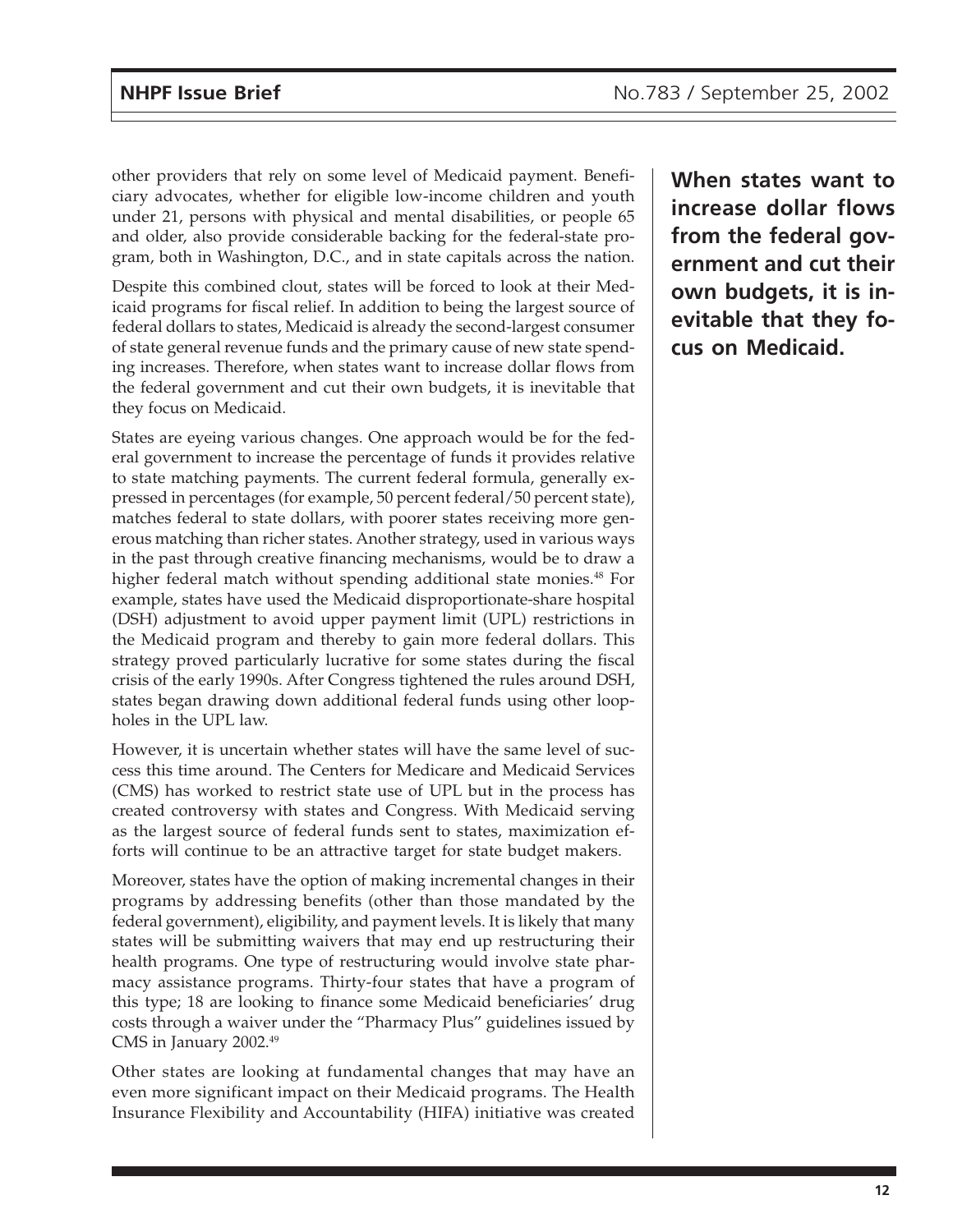to provide states with eligibility and benefit flexibility, but since its announcement in August 2001, the state budget environment has worsened. This new budget context may result in proposed changes in the way states use the greater flexibility. There may be less expansion in eligibility, greater trimming of benefits, more reduction in provider payments, and less state money for the Medicaid match. In June 2002, 17 states indicated that they were developing or considering HIFA waivers.<sup>50</sup>

In summary, Medicaid appears to be entering a new era. After an explosion in Medicaid enrollment of low-income people that began in the late 1980s and was complemented by an influx of enrollees from the State Child Health Insurance Program (SCHIP) after it was created in 1997, future enrollment is not likely to increase at the earlier rates. States will be hard pressed to find the revenues both to provide the required match and keep up with the resurgence in health care inflation.

#### **State Requests for Assistance under Medicaid**

The states have gone directly to the federal government to seek shortterm financial assistance in Medicaid. The governors have been active in supporting a temporary increase in Medicaid's federal match rate, and the Senate has included such a provision in its recent revisions in legislation overseeing generic drugs.<sup>51</sup> Also included is a temporary increase in the Social Services Block Grant. The future of this proposal in the 107<sup>th</sup> Congress is uncertain. The House has not voted on it and the administration has opposed such assistance in the recent past.<sup>52</sup>

#### **Unknown Effects on Other Health Programs**

While relatively systematic and timely information is available regarding changes in Medicaid (and, to a lesser extent, SCHIP and state pharmaceutical assistance programs) during the states' fiscal crisis, similar information on other state health programs (such as those providing mental health, maternal and child health, substance abuse, and public health services) is not as forthcoming. There is anecdotal evidence that these programs are suffering, perhaps more than Medicaid. One potential indicator is a series of state surveys conducted by the Maternal and Child Health Policy Research Center. The center found that about half of the states were cutting state FY 2002 Title V Maternal and Child Health Block Grant funds for children with special health care needs and that 58 percent of the survey respondents expected reductions in state FY 2002 funds for children's mental health services.<sup>53</sup> A report tracking tobacco prevention programs found 15 states recently cutting their programs, with some cutting them by 35 percent to 45 percent.<sup>54</sup> Given the depth and breadth of state cuts in priority programs such as education, it would seem that these other health programs would be vulnerable to major cuts. To more accurately assess the effects of budget cuts on these and other similar programs, however, more systematic reporting is needed.

**States will be hard pressed to find the revenues both to provide the required Medicaid match and keep up with the resurgence in health care inflation.**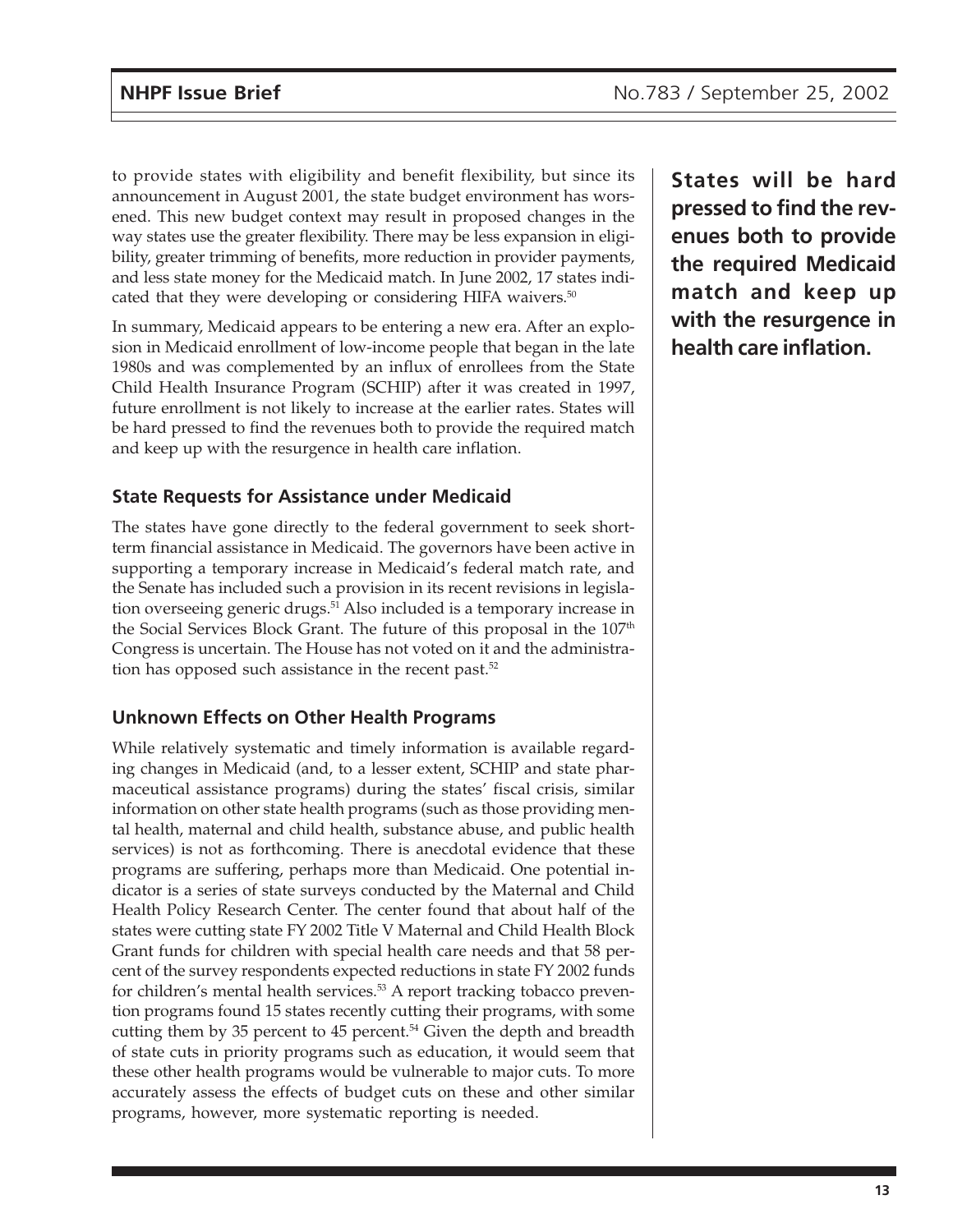#### **A Weakened Partner in Federalism: Now and in the Future?**

The short-term fiscal outlook for states is not good. State budget analysts hope that improvements in forecasting future revenue and an economic rebound will end the recent series of surprising shortfalls. Even if states' ability to project revenues improves and the economy rebounds, however, the next three to four years will be difficult, for history suggests that there is a 12- to 18-month lag between an economic recovery and a return to former levels in state revenues.<sup>55</sup> And, for a time, states will have to spend new revenues replenishing their rainy day funds and repaying monies borrowed from the numerous dedicated funds.

Even an improvement in the state's economy and budget does not guarantee a return to the boom days of the late 1990s, in which states were cutting taxes, increasing spending and showing comfortable balances in their budgets. Donald J. Boyd of the Nelson A. Rockefeller Institute of Government argues that a series of unusual events, including the following, aided states during that period:

- The tobacco settlement for states provided an unexpected windfall.
- The stock market grew tremendously, raising state income tax revenue.
- States benefitted from the TANF block grant, since the state funding levels were determined by data gathered in poor economic times but were applied during times of low unemployment.
- Inflation in both health care and Medicaid costs fell to single-digit levels.56

Given the unlikelihood that such one-time events will again bail the states out of fiscal difficulties, Boyd concludes that, even with a good economic recovery, "state finances will be constrained quite tightly over the next several years." In reference to the windfalls and trends that negated past predictions of state fiscal stress, he acknowledges, "It could happen again. But of course unforseen events need not be beneficial and it is best not to plan on that." One worry that economists have is that the nation could slip into another recession that would prolong the states' fiscal woes.

Even with a quick recovery, however, some states may struggle to find sufficient revenues to balance their budgets. The mainstays of state revenues, personal income taxes and the sales tax, both present challenges to state lawmakers. Clearly, much of the sudden and dramatic loss of income tax revenue can be attributed to the overall market downturn and the resulting loss of stockholders' income and capital gains. At the same time, the revenue from state sales taxes seems to be declining. In many jurisdictions, an increasing number of items have been exempted from the sales tax; these include food, clothing, and services—the last of which constitutes a growing proportion of consumer spending. Difficulties in collection persist (especially for items purchased via catalogue and the Internet).<sup>57</sup>

**"State finances will be constrained quite tightly over the next several years."**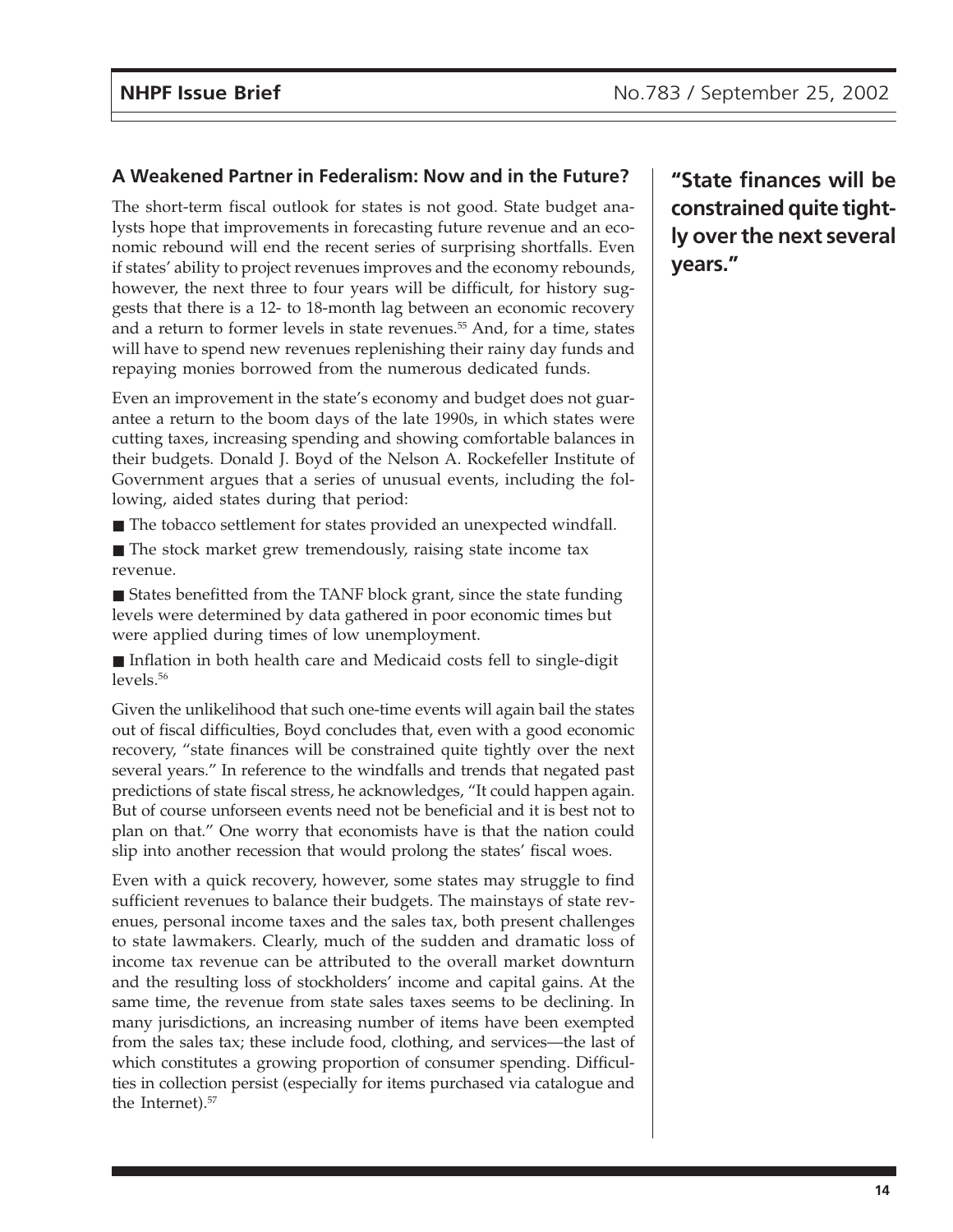Finding the dollars for the projected health care costs will be difficult. Medicaid will continue to be a challenge to state budgets because of the resurgence in health care inflation. And with each passing year, the aging population looms as a growing threat to state Medicaid programs, a primary payer of long-term care services.

#### **Probable Shift in State-Federal Health Care Relationship**

The decisions states make in the midst of this fiscal crisis will have major impacts on the programs they jointly fund with the federal government. The likelihood is that states will seek to rely even more heavily on federal financing.

In turn, the federal government will feel increasing pressure to reexamine its role in financing the state-federal programs, especially the 35 year-old Medicaid partnership. The first step in this process may be consideration of a proposal by the governors to create a national commission on restructuring Medicaid.<sup>58</sup> The policy, adopted by the governors at their winter 2002 meeting, suggests the formation of a bipartisan commission.

The idea of reviewing the basic tenets of the Medicaid program and the federal-state relationship upon which it is built is not a new one. Almost since the program's inception in 1965, individuals and groups representing federal or state interests have periodically called for redefining roles, restructuring the program, rethinking the allocation of funding and programmatic responsibility, or considering a variety of cost-containment schemes.

Among the questions any reexamination of state and federal roles in Medicaid will raise are the following:

■ How much should states be expected to contribute to the support of the Medicaid program? Is the federal government able or willing to define a basic required level of support across the country? If so, is it appropriate for the federal government to assume some greater portion of Medicaid funding?

■ Is there a way to reconcile differences in states' willingness and capacity to support a basic program of benefits to needy people under Medicaid and related programs?

■ If the federal government assumes additional financial responsibility for Medicaid, what does that imply in terms of additional national goals or mandates that would be required of participating states?

■ How will state and federal government sort out the growing demand for long-term care and pharmaceuticals? Should these questions not be an integral part of the dialogue around the federal-state Medicaid partnership?

■ Medicare and Medicaid, two programs of critical concern to many of the most vulnerable of our citizens, are grounded in markedly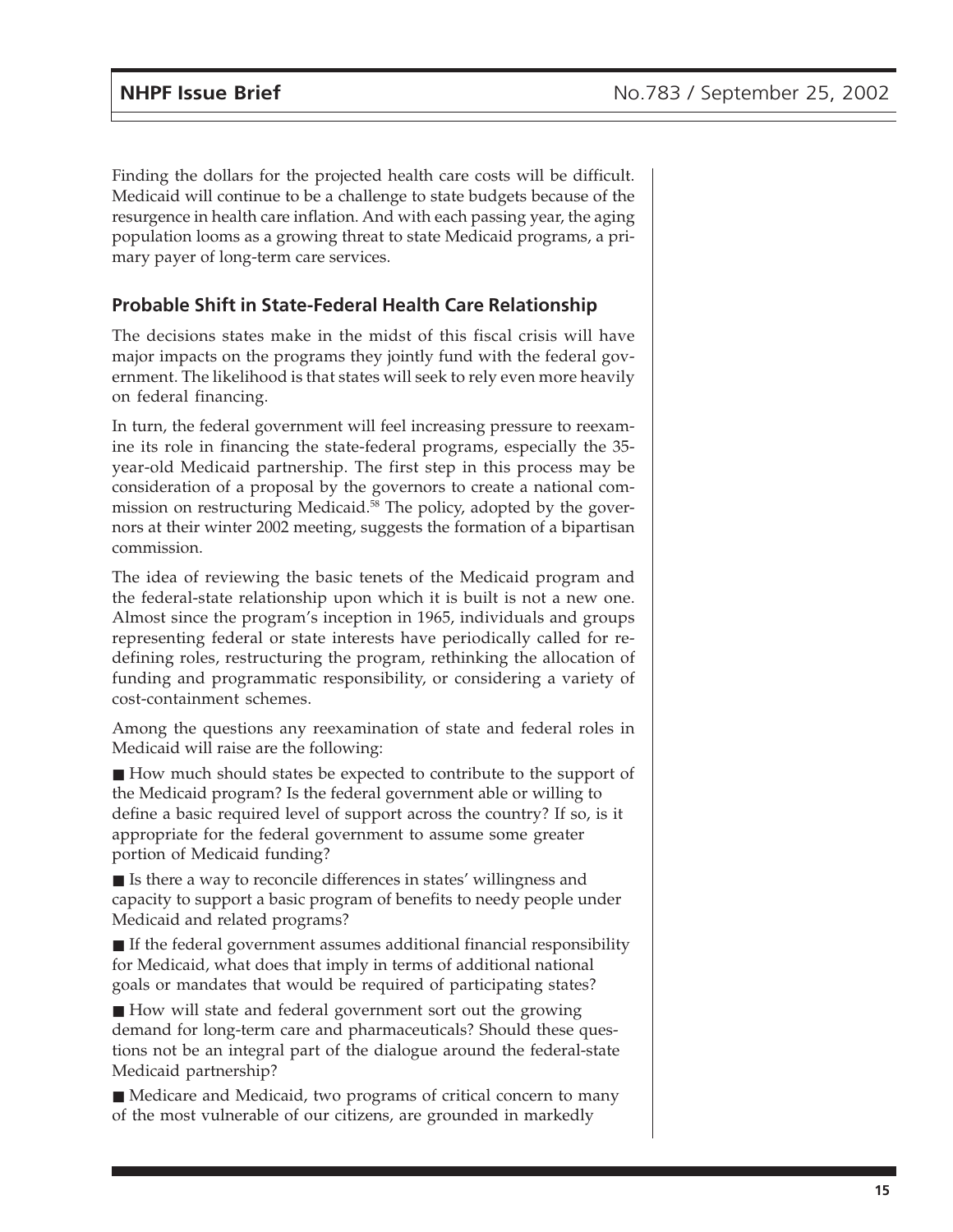different federal-state paradigms. What can be done to better coordinate both funding streams and care for those who are dually eligible for the two programs?

■ Is the notion of "swapping" some current state responsibilities for increased (or even total) federal funding of other responsibilities likely to gain more currency in the future?

The press of business this fall makes it unlikely that Congress will spend much time debating these questions in the short term. However, given the current pressures on state budgets, it does seem certain that considerable attention will be given to discussion of matching rates and state flexibility under HIFA. With the likelihood that state budget pressures will continue over the longer term, it appears that discussion of more fundamental Medicaid restructuring will remain a significant concern in the years ahead.

### **ENDNOTES**

1. Vernon Smith, Health Management Associates, e-mail communication with author, September 20, 2002. Smith has made estimates for comparing Medicare and Medicaid based on March 2002 Congressional Budget Office projections. He estimates total Medicaid spending, net of premiums, patient payments, collections, and administration (and assuming an average federal matching rate of 57 percent) for FY 2002 to be \$243 billion, while Medicare, net of premiums, patient payments, collections, and administration is estimated at \$226 billion. Vic Miller, Federal Funds Information for States, email communication with author, September 16, 2002. Miller notes that Medicaid vendor payments in 2002 are expected to be higher than Medicare vendor payments. National Governors Association (NGA), "HR-41. NGA Commission on Medicaid Reform Policy"; accessed September 18, 2002, at http://www.nga.org/nga/legislativeUpdate/1,1169,C\_POLICY\_POSITION ^D\_3404,00.html. NGA provides its own estimates of costs and beneficiaries: for FY 2002 it estimates Medicaid to be \$245 billion and Medicare to be \$230 billion. The numbers of beneficiaries are estimated at 44.75 million for Medicaid and 40 million for Medicare.

2. Cathy A. Cowen, Patricia A. McDonnell, Katherine R. Levit, and Mark A. Zezza, "Burden of Health Care Costs: Businesses, Households, and Governments, 1987-2000," *Health Care Financing Review*, 23, no. 3 (Spring 2002): 131-159.

3. Legislative Tracking Service, National Conference of State Legislatures, "State Actions Affecting Health Care Budgets," scheduled for publication on September 16, 2002. Liz Anderson, "Budget Woes Lead Official to Raise Specter of State Layoffs," *Providence Journal,* September 13, 2002; accessed September 13, 2002, at http://www.projo.com/cgi-bin/ gold\_print.cgi. Lori Montgomery and Craig Whitlock, "Maryland Says Budget Deficit is Growing," *Washington Post,* September 19, 2002, A1.

4. National Association of State Budget Officers (NASBO), *State Expenditure Report, 2001,* forthcoming, 2; to be posted at http://www.nasbo.org.

5. The rough estimate for the Medicaid portion of state revenues in Figure 1 was calculated by the author from information contained in two separate databases. The overall figure for intergovernmental transfers was based on information presented in Donald J. Boyd, Nelson A. Rockefeller Institute of Government,"State Budget Blues: Western States in the National Context," PowerPoint presentation to fiscal committee chairs at the annual meeting of the Council of State Governments-WEST, Lake Tahoe, Nevada, July 16, 2002; accessed, September 20, 2002, at http://www.rockinst.org. The most recent breakdown of intergovernmental revenue for states was derived from NASBO, *State Expenditure*.

6. NASBO, *State Expenditure,* 5.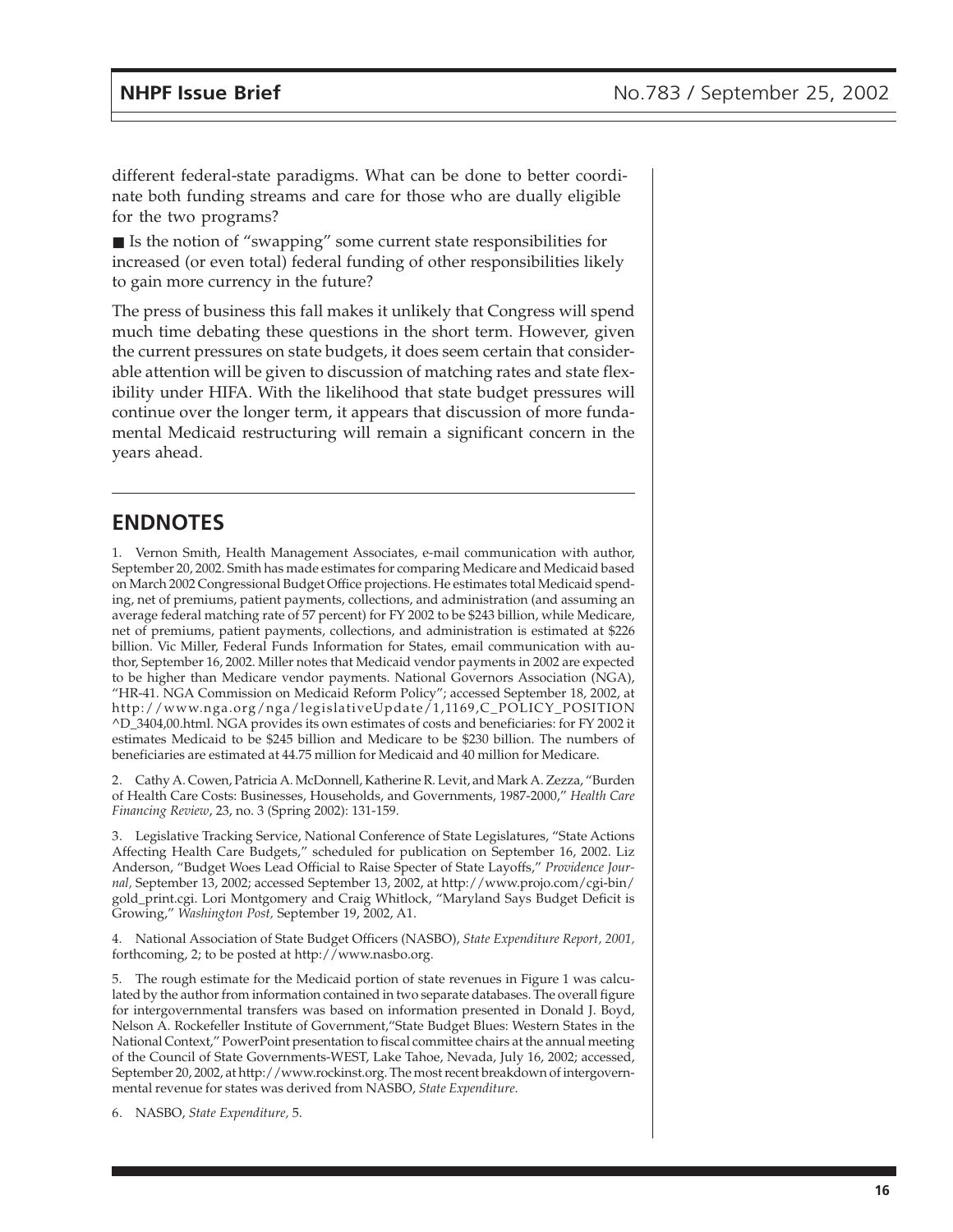7. The 12 percent estimate for state revenue was achieved by multiplying the percentage of states' revenues from federal intergovernmental transfers that are derived from Medicaid (NASBO data) times the percentage of federal intergovernmental funds for FY 2000 (Nelson A. Rockefeller Institute of Government compilation of U.S. Census Bureau figures).

8. For example, governors in 45 states must submit a balanced budget, and 41 states require the legislature to enact a balanced budget. These requirements vary in source, with some in the state constitution and others in state statutes. NASBO, *State Expenditure,* 3.

9. National Association of State Budget Officers and National Governors Association (NASBO and NGA), *The Fiscal Survey of States,* National Association of State Budget Officers and National Governors Association, Washington, D.C., May 2002, table 9, 15; accessed June 12, 2002, at http://www.nasbo.org/Publications/fiscsurv/may2002fiscalsurvey.pdf.

10. National Conference of State Legislatures (NCSL), *State Budget and Tax Actions 2002*, preliminary report, August 2002 update, August 28, 2002, 1; accessed September 20, 2002, at http://www.ncsl.org/programs/fiscal/presbta02.pdf. Also, NASBO and NGA, *Fiscal Survey,* 14. NASBO uses the term budget stabilization fund instead of rainy day fund.

11. National Association of State Budget Officers, *The Fiscal Survey of States: June, 2001,* v; accessed September 9, 2002, at http://www.nasbo.org/Publications/PDFs/FSJUN2001.pdf.

12. Nicholas W. Jenny, Fiscal Studies Program, Nelson A. Rockefeller Institute of Government, e-mail communication with author, August 8, 2002.

13. Elizabeth I. Davis and Nicholas W. Jenny, "Can We Call It a "Surprise" the Sixth Time It Happens?" Nelson A. Rockefeller Institute of Government, *State Revenue Report,* No. 41 (September 2000).

14. Randy Desonia, "Disappearing State Surpluses: How Come, How Long, and How Will They Affect Social Service Programs?" Issue Brief No. 769, National Health Policy Forum, October 30, 2002; available at http://www.nhpf.org.

15. NASBO, *Fiscal Survey,* 1.

16. Nicholas W. Jenny, "Large Decline in April-June 2002 Quarter Caps Terrible Fiscal Year for States," Nelson A. Rockefeller Institute of Government, *State Fiscal News*, 2, no. 10 (August 2002).

17. NCSL, *State Budget and Tax,* 1.

18. The 3.5 percent estimate of total state spending was derived by dividing the \$37 billion shortfall by the FY 2001total spending estimate of \$1 trillion, and the 7.7 percent estimate of state revenues other than federal funds was derived by dividing the \$37 billion by the \$477 billion that represents an estimate of state-derived revenue. It must be noted that the state general revenue figure not only excludes federal intergovernmental transfers but also other state revenue restricted by law for particular governmental functions (for example, gasoline tax revenues for a highway fund, revenues from the sales of bonds, and other Medicaid revenues derived from provider taxes, fees, donations, assessments, and local funds). NASBO, *State Expenditure,* 2–3.

19. NCSL, *State Budget and Tax,* 6. The estimate of 20 states with across-the-board cuts was provided by Donald J. Boyd, Nelson A. Rockefeller Institute of Government, e-mail communication with author, September 17, 2002.

20. NCSL, *State Budget and Tax,* 6.

21. NCSL, *State Budget and Tax*.

22. Boyd, "State Budget Blues." Also, James Fossett, Nelson A. Rockefeller Institute of Government, "Health Spending and State Budgets, FY 2003," presentation made at annual conference of National Academy of State Health Policy, August 6, 2002; accessed September 10, 2002, at http://www.rockinst.org.

23. Nicholas W. Jenny, "State Budgetary Assumptions in 2002—The Economic Forecast Roller Coaster," Nelson A. Rockefeller Institute of Government, *State Fiscal Brief,* no. 65 (June 2002); accessed August 16, 2002, at http://www.rockinst.org/publications/ fiscal\_studies/FB\_65.pdf.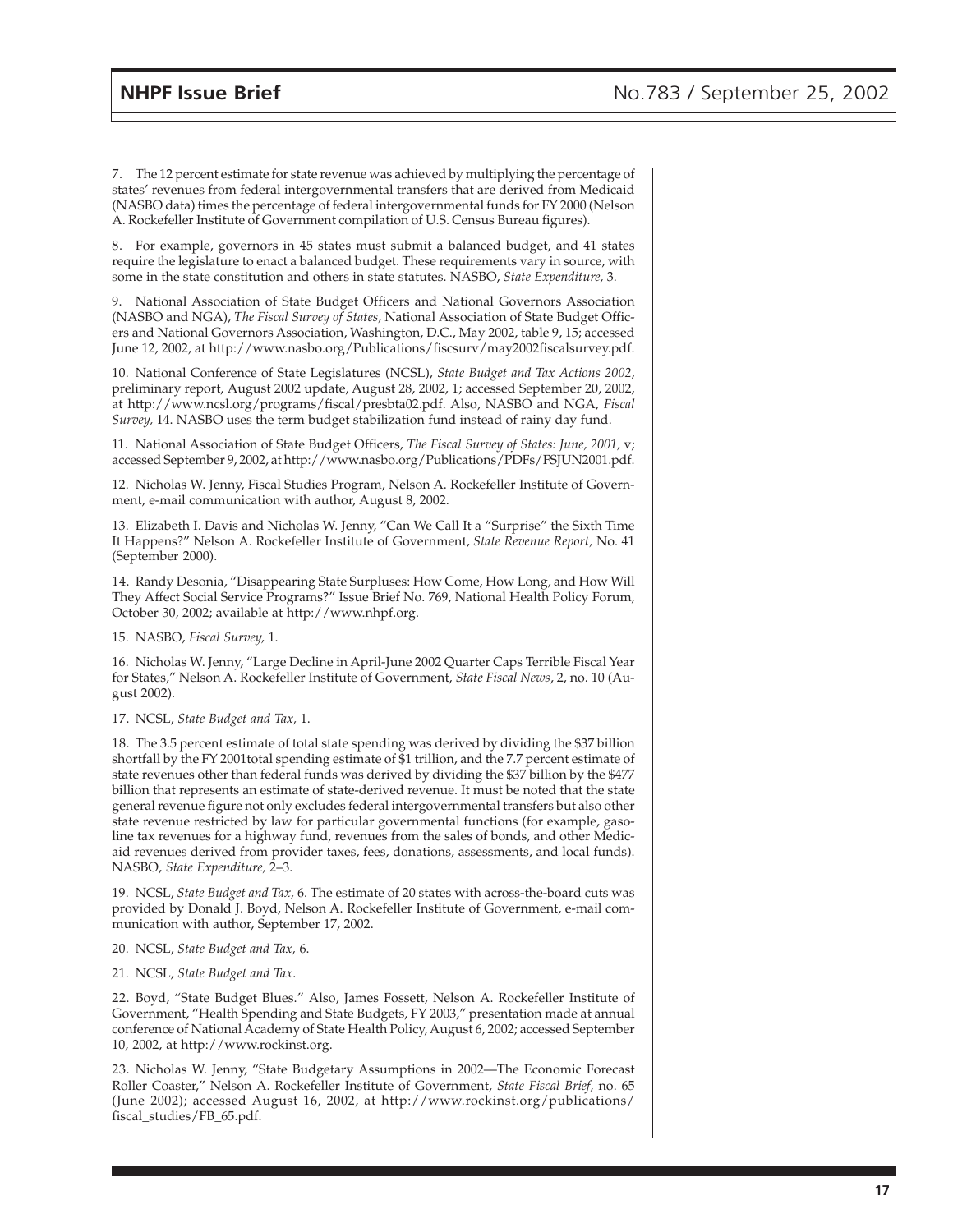24. NASBO and NGA, *Fiscal Survey,* 2.

25. NASBO and NGA, *Fiscal Survey,* table 9, 15.

26. NCSL, *State Budget and Tax,* 7-8.

27. Robert E. Pierre, "Tobacco Tempts States in Financial Need," *Washington Post,* June 30, 2002, A3.

28. NCSL, *State Budget and Tax,* 7.

29. NCSL, *State Budget and Tax,* 7. One key indicator, net state tax increase/decrease, is used to measure the overall effect of new tax increases and decreases across the 50 states. For each year, the figure takes into account all the new state revenue resulting from new tax increases for that year and then subtracts the total amount of revenue lost due to tax cuts. For seven straight years, from 1995 to 2001, there was a net decease in state taxes. (That is, the new revenue from tax increases was more than offset by lost revenues due to tax cuts.)

30. Federal Funds Information for States (FFIS), "Sin Taxes Catch Fire," *State Policy Reports,* 20, no.13 (July 2002): 20. Also, James Mayer, "Voters Approve Two Money Measures," *The Oregonian,* September 18, 2002; accessed September 24, 2002, at http:// www.oregonlive.com/news/oregonian/index.ssf?/xml/story.ssf/html\_standard.xsl?/ base/front\_page/1032350160249724.xml.

31. Donald J. Boyd, "State Fiscal Issues and Risks at the Start of a New Century," Nelson A. Rockefeller Institute of Government, June 2000, table 15, 26; accessed June 18, 2002, at http://www.rockinst.org/publications/fiscal\_studies/state\_fiscal\_new\_century.pdf.

32. National Association of State Budget Officers, "Medicaid and Other State Health Care Issues: The Current Situation," May 2002, table 1, 3; http://www.nasbo.org/Publications/ PDFs/fsmedicaidmay2002.pdf.

33. Vernon Smith and Eileen Ellis, *Medicaid Budgets under Stress, Survey Findings for State Fiscal Year 2000, 2001, and 2002,* Kaiser Commission on Medicaid and the Uninsured, Washington, D.C., January 2002, 17.

34. Vernon Smith, Eileen Ellis, Kathy Gifford, Rekha Ramesh, and Victoria Wachino, *Medicaid Spending Growth: Results from a 2002 Survey,* Kaiser Commission on Medicaid and the Uninsured, Washington, D.C., September 2002, 17; accessed September 20, 2002, at http:// www.kff.org/content/2002/4064/4064.pdf.

35. Smith et al., *Medicaid,* 26.

36. Smith et al., *Medicaid,* table 4, 26.

37. Smith et al., *Medicaid,*14–15. See the discussion on pages 14–15 that describes a variety of reasons for this frequent shortfall in Medicaid.

38. NCSL, *State Budget and Tax,* 7.

39. Smith et al., *Medicaid,* 30.

40. NCSL, *State Budget and Tax,* 3.

41. To use a hypothetical example, assume a state has identified a budget shortfall of \$100 million. If it acts quickly so that cuts or tax increases are in effect for 10 months of the fiscal year, the state needs to cover \$10 million per month. However, if it does not act until the last five months of the fiscal year, then it must cover \$20 million a month.

42. Boyd, "State Budget Blues"; Fossett, "Health Spending."

43. FFIS, "Sin Taxes," 20.

44. Matthew Mosk, "Tight Times for States Improve Gambling's Odds," *Washington Post,* August 5, 2002, A1.

45. Campaign for Tobacco-Free Kids, "Oregon Vote to Increase Cigarette Taxes Is a Win for Kids and Taxpayers," press release, National Center for Tobacco-Free Kids, Washington, D.C., September 18, 2002; accessed September 18, 2002 at http://www.tobaccofreekids.org/ Script/DisplayPressRelease.php3?Display=546.html.